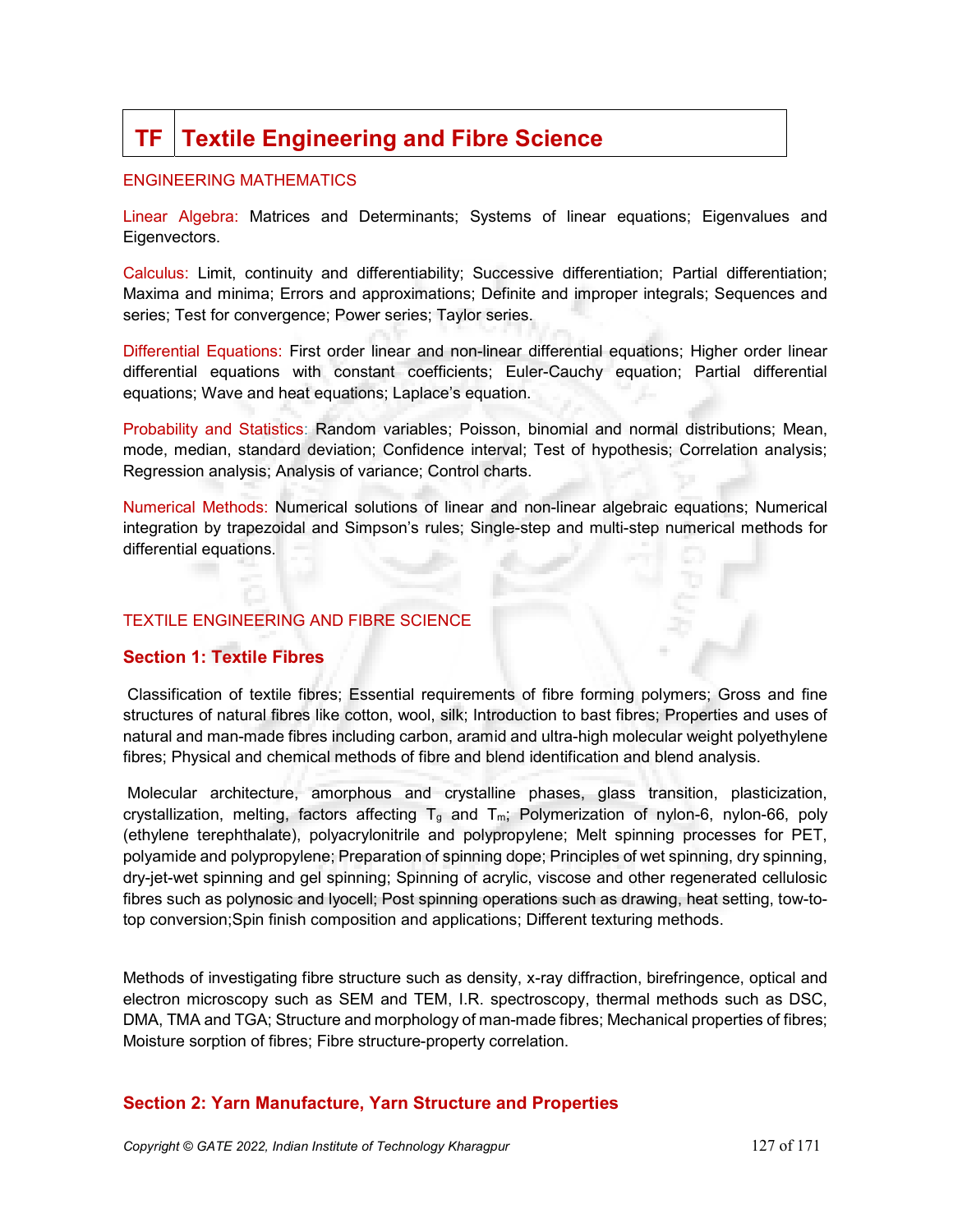Principles of ginning; Principles of opening, cleaning and blending; Working principles of modern blow room machines; Fundamentals of carding; Conventional vs. modern carding machine; Card setting; Card clothing; Periodic mass variation in card sliver; Card auto leveller; Principles of roller drawing; Roller arrangements in drafting systems; Periodic mass variation in drawn sliver; Draw frame auto leveller; Principles of cotton combing; Combing cycle and mechanisms; Recent developments in combing machine; Principles of drafting, twisting, and bobbin building in roving formation; Modern developments in roving machine; Principles of drafting, twisting and cop building in ring spinning; Causes of end breakages; Modern developments in ring spinning machine; Working principles of ring doubler and two-for-one twister; Relationship between single yarn twist and folded yarn twist; Principles of compact, rotor, air-jet, air-vortex, friction, core, wrap and twist-less spinning processes.

Influence of fibre geometry, fibre configuration and fibre orientation in yarn; Fibre packing density of yarn; Yarn diameter; Yarn twist and its relation to yarn strength; Helical arrangement of fibres in yarns; Yarn contraction; Fibre migration in yarns; Stress-strain relation in yarn; Mass irregularity of yarn; Structure-property relationship in ring, compact, rotor, air-jet and friction spun yarns.

# Section 3: Fabric Manufacture, Structure and Properties

Principles of winding processes; Classification of winding methods; Patterning mechanism; Yarn clearers and tensioners; Different systems of yarn splicing; Warping objectives and classification; Different types of warping creels; Features of beam and sectional warping machines; Different sizing systems; Sizing of spun and filament yarns;Drawing-in process; Principles of pirn winding.

Primary and secondary motions of loom; Shedding motion; Positive and negative shedding mechanisms; Type of sheds; Tappet, dobby and jacquard shedding; Weft insertion; Mechanics of weft insertion with shuttle; Shuttle picking and checking; Beat-up; Kinematics of sley; Loom timing diagram; Cam designing; Effect of sley setting and cam profile on fabric formation; Take-up and Letoff motions; Warp and weft stop motions; Warp protection; Weft replenishment; Principles of weft insertion systems of shuttle-less weaving machines such as projectile, rapier, water-jet and air-jet; Principles of functioning of multiphase and circular looms; Types of selvedges.

Basic woven fabric constructions and their derivatives; Crepe, cord, terry, gauze, leno and double cloth constructions; Drawing and lifting plans.

Fundamentals of weft knitting; Classification of weft knitting technologies; Weft knitted constructions such as plain, rib, interlock and purl; Different knit stitches such as loop, tuck and float.

Principle of warp knitting; Classification of warp knitting technologies; Swinging and shogging motion of guide bar; Basic warp knit construction such as pillar, tricot, atlas, inlay and nets.Fibre preparation processes for nonwovens; Web formation and bonding processes;Spun-bonding and melt-blowing technologies; Applications of nonwoven fabrics.

Principles of braiding; Type of braids; Maypole braiding technology.

Peirce's equations for plain woven fabric geometry; Elastic a model of plain-woven fabric; Thickness, cover and maximum set of woven fabrics; Geometry of plain weft knitted loop; Munden's constants and tightness factor for plain weft knitted fabrics; Geometry of tubular braids.